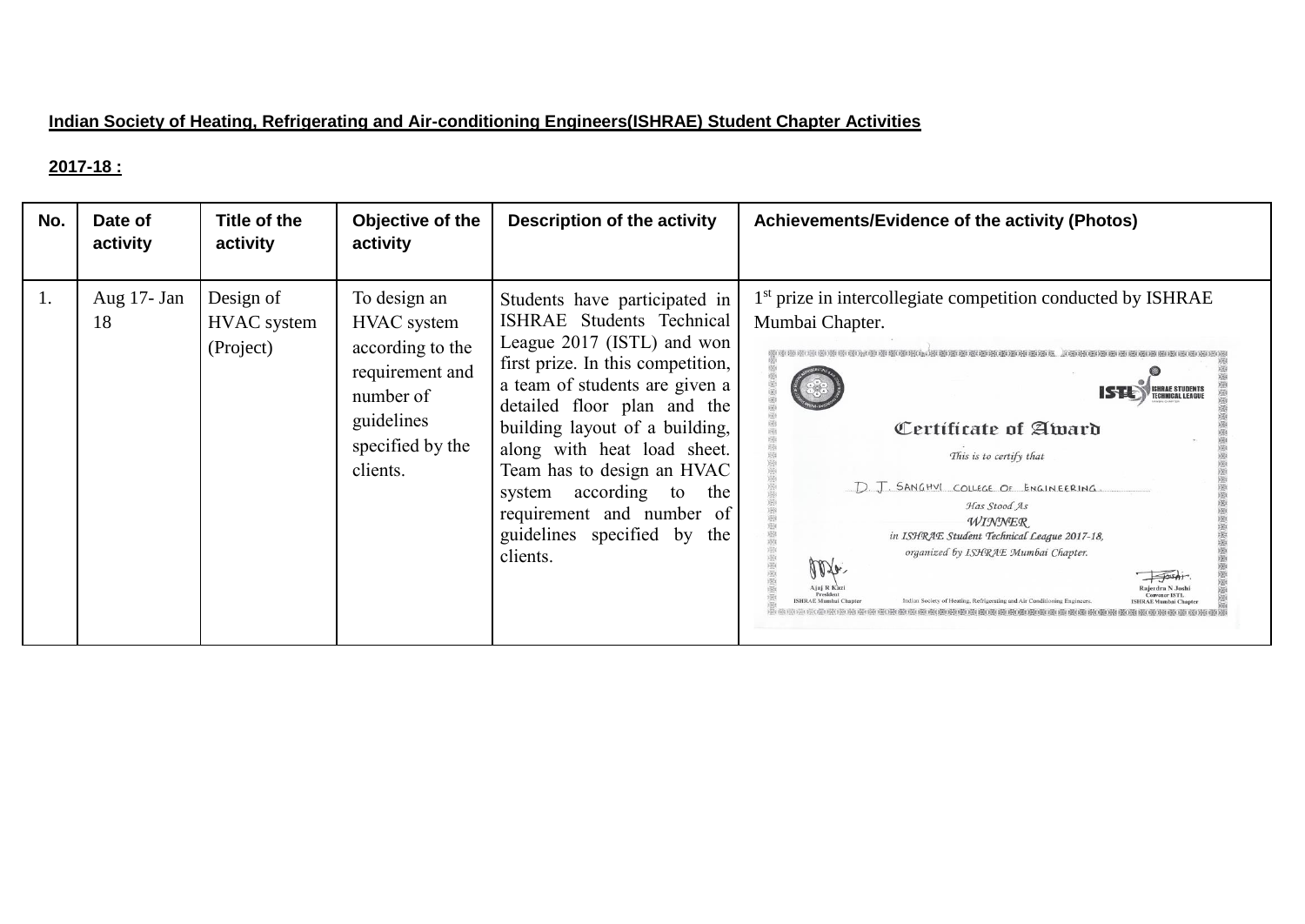# **2016-17:**

| No. | Date of<br>activity                 | Title of the<br>activity                                        | Objective of the<br>activity                                                                                 | <b>Description of the activity</b>                                                                                    | Achievements/Evidence of the activity (Photos) |
|-----|-------------------------------------|-----------------------------------------------------------------|--------------------------------------------------------------------------------------------------------------|-----------------------------------------------------------------------------------------------------------------------|------------------------------------------------|
| 1.  | 4 <sup>th</sup><br>March  <br>2017. | Guest lecture<br>on<br>Refrigeration<br>and air<br>conditioning | To provide<br>practical<br>knowledge in<br>Refrigeration and<br>Air conditioning<br>by an industry<br>expert | An invited talk was organized<br>by ISHRAE on 'Refrigeration<br>& Air-conditioning' by Prof.<br>Avinash G. Shaligram. |                                                |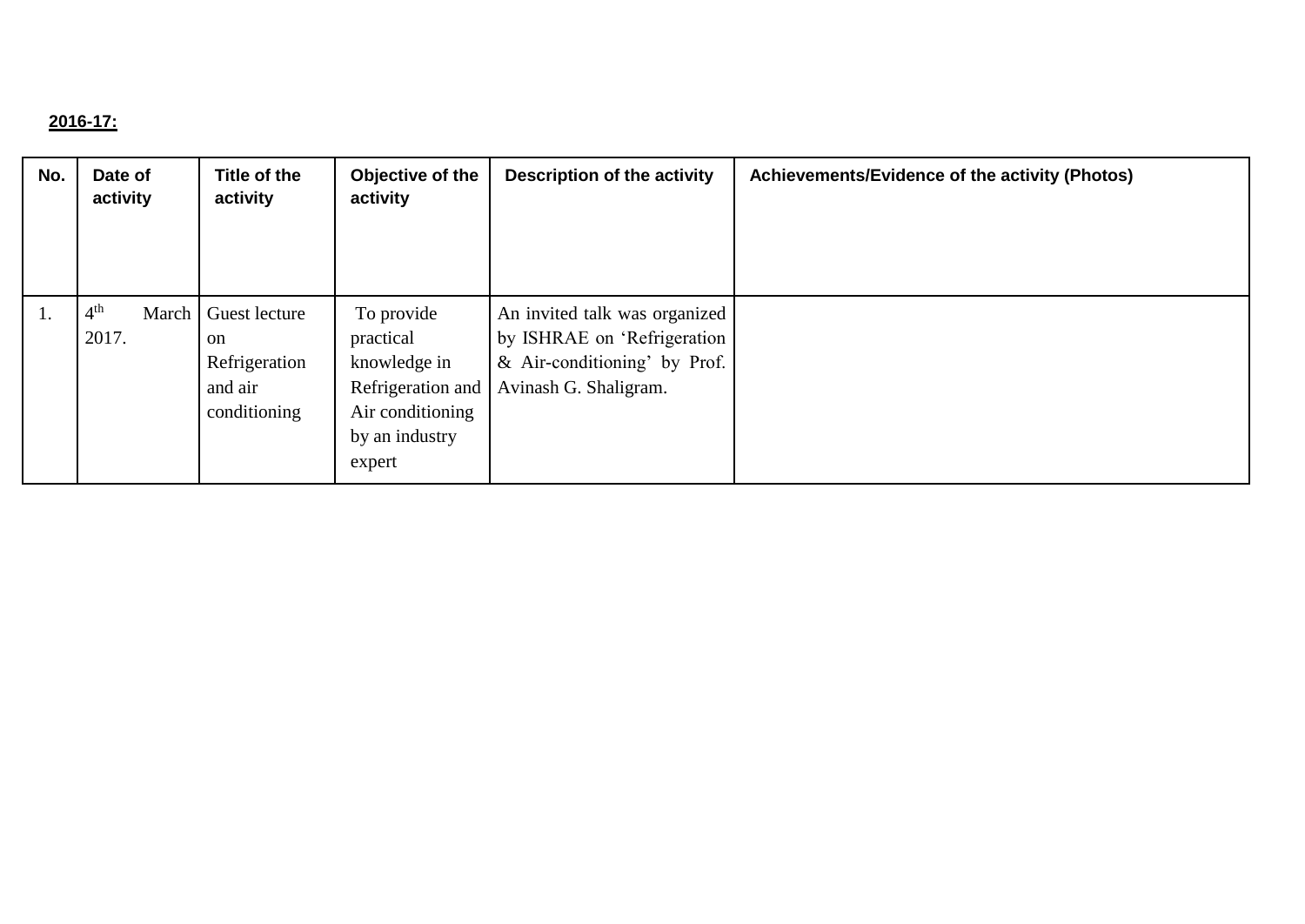### **2015-16 :**

| No.            | Date of<br>activity               | <b>Title of the</b><br>activity                                                 | Objective of the<br>activity                                    | <b>Description of the activity</b>                                                                                                                                                                                                                                                                                                                                                                                                | Achievements/Evidence of the activity (Photos)                                                                                                                                                                                                                                                                                     |
|----------------|-----------------------------------|---------------------------------------------------------------------------------|-----------------------------------------------------------------|-----------------------------------------------------------------------------------------------------------------------------------------------------------------------------------------------------------------------------------------------------------------------------------------------------------------------------------------------------------------------------------------------------------------------------------|------------------------------------------------------------------------------------------------------------------------------------------------------------------------------------------------------------------------------------------------------------------------------------------------------------------------------------|
| 1.             | October<br>2015                   | Value added<br>course on<br><b>MATLAB</b>                                       | To provide<br>introduction to<br><b>MATLAB</b><br>applications. | added<br>Value<br>course<br><sub>on</sub><br><b>MATLAB</b><br>conducted<br>was<br>2015<br>October<br>from<br>to<br>November 2015 in the college.<br>students of Final year<br>17<br>attended the course. They were<br>given a deep knowledge as to<br>how mathematical concepts<br>can be related to engineering<br>problems and applied to the<br>same using MATLAB                                                              |                                                                                                                                                                                                                                                                                                                                    |
| $\overline{2}$ | 24 <sup>th</sup> January,<br>2016 | Food distribution<br>and event<br>management at<br>"Car Rally for<br>the Blind" | To help blind<br>people at the car<br>rally.                    | An event named 'Car Rally for<br>the Blind' was conducted on 24 <sup>th</sup><br>January, 2016. The tagline of the<br>You<br>Drive-We<br>rally was<br>Navigate wherein the main<br>purpose was the welfare of the<br>visually impaired and education<br>for the under-privileged children.<br>Under the aegis of National<br>Associations of the Blind, the<br>students of ISHRAE volunteered<br>for the event. The students were | <b><i>TOU DRIVE, THE BLIND NAVIGATE</i></b><br>Sir please guide<br>take 1st left<br>the way ahead<br>after 30 mtrs<br>Round Table India<br><b>Ladies Circle India</b><br>10th Edition of the<br><b>BLIND MAN's CAR RALLY</b><br>Date: Sunday 24th Jan 2016<br>Venue : NSCI CLUB, WORLI<br>To register please log on to book myshow |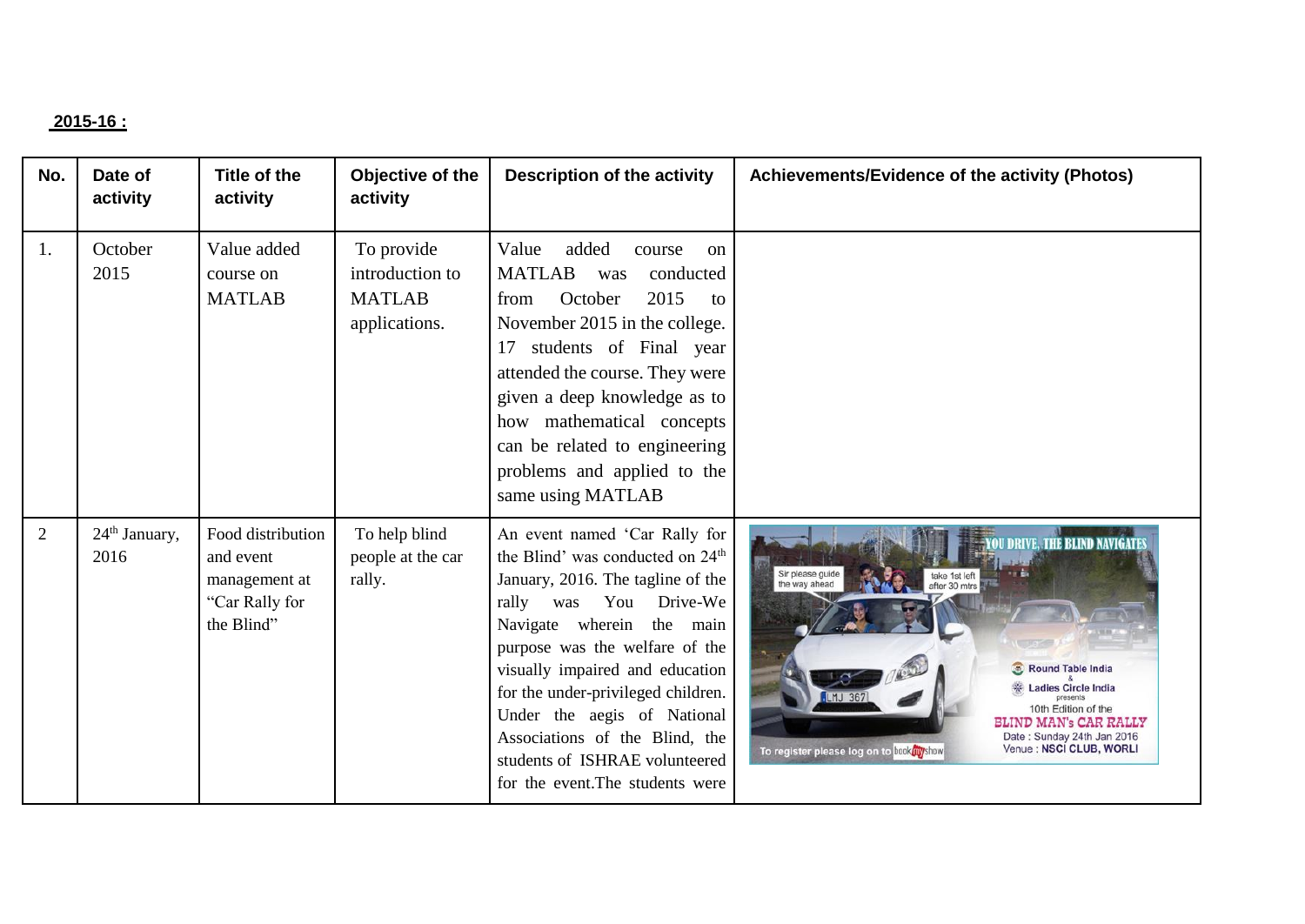|    |                                       |                                                                                                                                            |                                             | involved in food distribution &<br>assisted in event management.<br>The volunteers were honoured<br>certificate<br>with<br>by<br>a<br>Mrs.Fadnavis.                                                                                                                                                                                                                                                                                                                                                                                                                                                                       |  |
|----|---------------------------------------|--------------------------------------------------------------------------------------------------------------------------------------------|---------------------------------------------|---------------------------------------------------------------------------------------------------------------------------------------------------------------------------------------------------------------------------------------------------------------------------------------------------------------------------------------------------------------------------------------------------------------------------------------------------------------------------------------------------------------------------------------------------------------------------------------------------------------------------|--|
| 3. | $10^{\text{th}}$<br>February,<br>2016 | Guest lecture on<br>Achieving<br>Comfort<br>Ventilation by<br>combining<br>Traditional<br>Indian Practice<br>Modern<br>and<br>Techniques'. | To provide<br>practical training<br>on HVAC | A one-day invited talk was<br>conducted on 10 <sup>th</sup> February,<br>2016 on the topic 'Achieving<br>Comfort<br>Ventilation<br>by<br>combining Traditional Indian<br>Practice<br>and<br>Modern<br>Techniques'.<br>The invited guest<br>was<br>Mr.Surendra H.Shah<br>from<br>Panasia Engineering Pvt Ltd.<br>honourable speaker<br>The<br>informed the students as to<br>how various domestic methods<br>can be used to conserve heat<br>energy and used accordingly.<br>With the help of a reflective<br>sheet,<br>he<br>practically<br>demonstrated the mechanism<br>of working of the silicon<br>reflecting sheets. |  |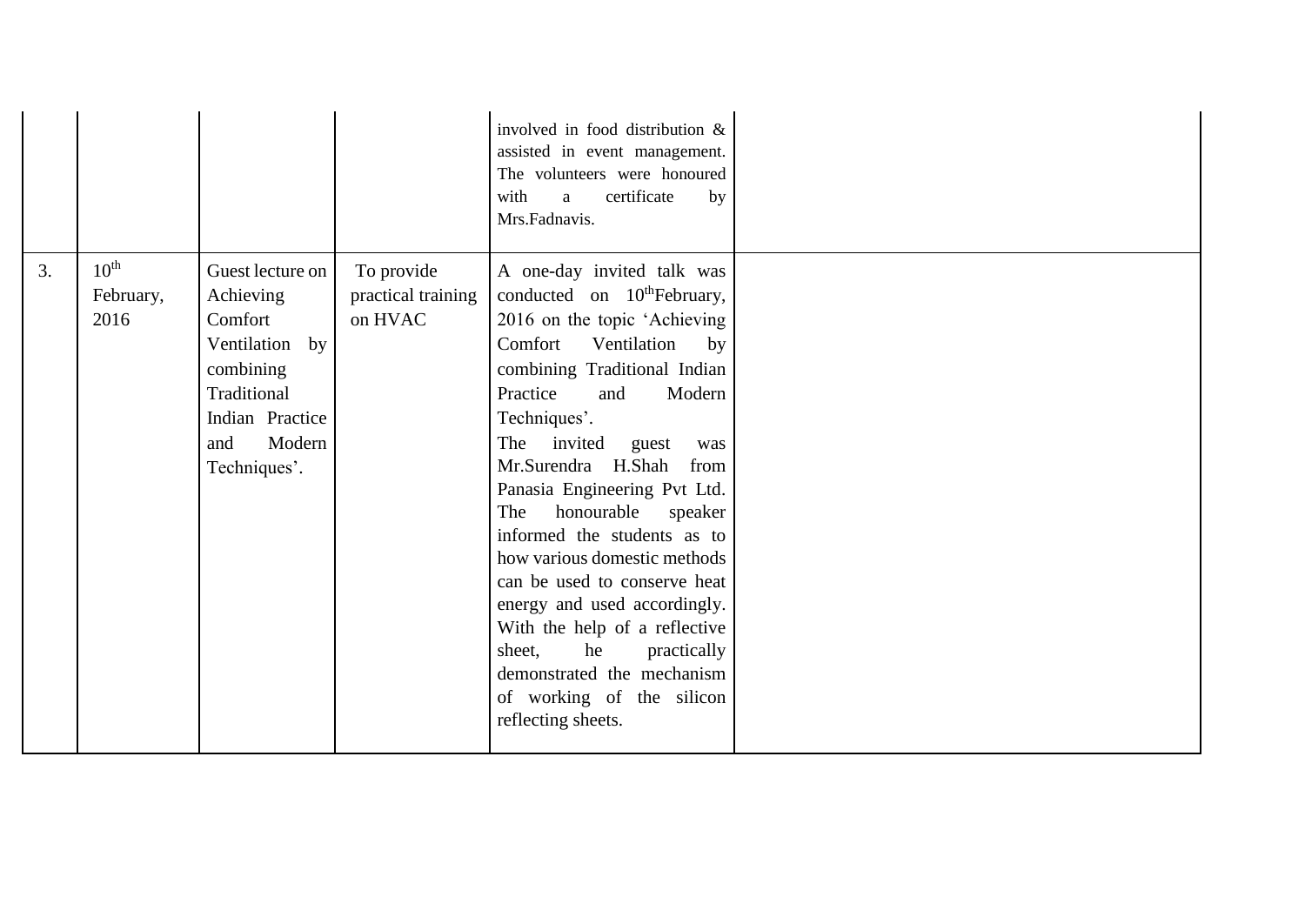#### **Year 2014-15 :**

| No. | Date of<br>activity                                       | Title of the<br>activity                                                                           | Objective of the<br>activity                                                     | Description of the activity                                                                                                                                                                                                                                                                                                                                                                                                      | Achievements/Evidence of the activity (Photos) |
|-----|-----------------------------------------------------------|----------------------------------------------------------------------------------------------------|----------------------------------------------------------------------------------|----------------------------------------------------------------------------------------------------------------------------------------------------------------------------------------------------------------------------------------------------------------------------------------------------------------------------------------------------------------------------------------------------------------------------------|------------------------------------------------|
| 1.  | $12^{\text{th}}$ to $14^{\text{th}}$<br>September<br>2014 | Three day<br>workshop on<br>ISO/TS 16949<br>Automotive<br>Standards by<br>Mr J Sathe,<br>TCS, Pune | To provide<br>awareness on<br>Tools of Quality<br>Management<br>System.          | Workshop on assembly and<br>disassembly of airconditioner<br>$9th$ August'2014                                                                                                                                                                                                                                                                                                                                                   |                                                |
| 2.  | $9th$ February<br>2015                                    | Workshop on<br>Refrigerators                                                                       | To acquaint<br>students with<br>assembly and<br>disassembly of<br>refrigerators. | Workshop on assembly and<br>working of Refrigerators by<br>M/s Himalaya Cool Services<br>on 9 <sup>th</sup> February 2015. The<br>Workshop was conducted by<br>industry professionals with<br>more than 15 years of<br>experience. It included live<br>demonstration<br>of<br>the<br>assembly and working of a<br>domestic refrigerator. The<br>speakers also showed the<br>working of an industry-level<br>compressor assembly. |                                                |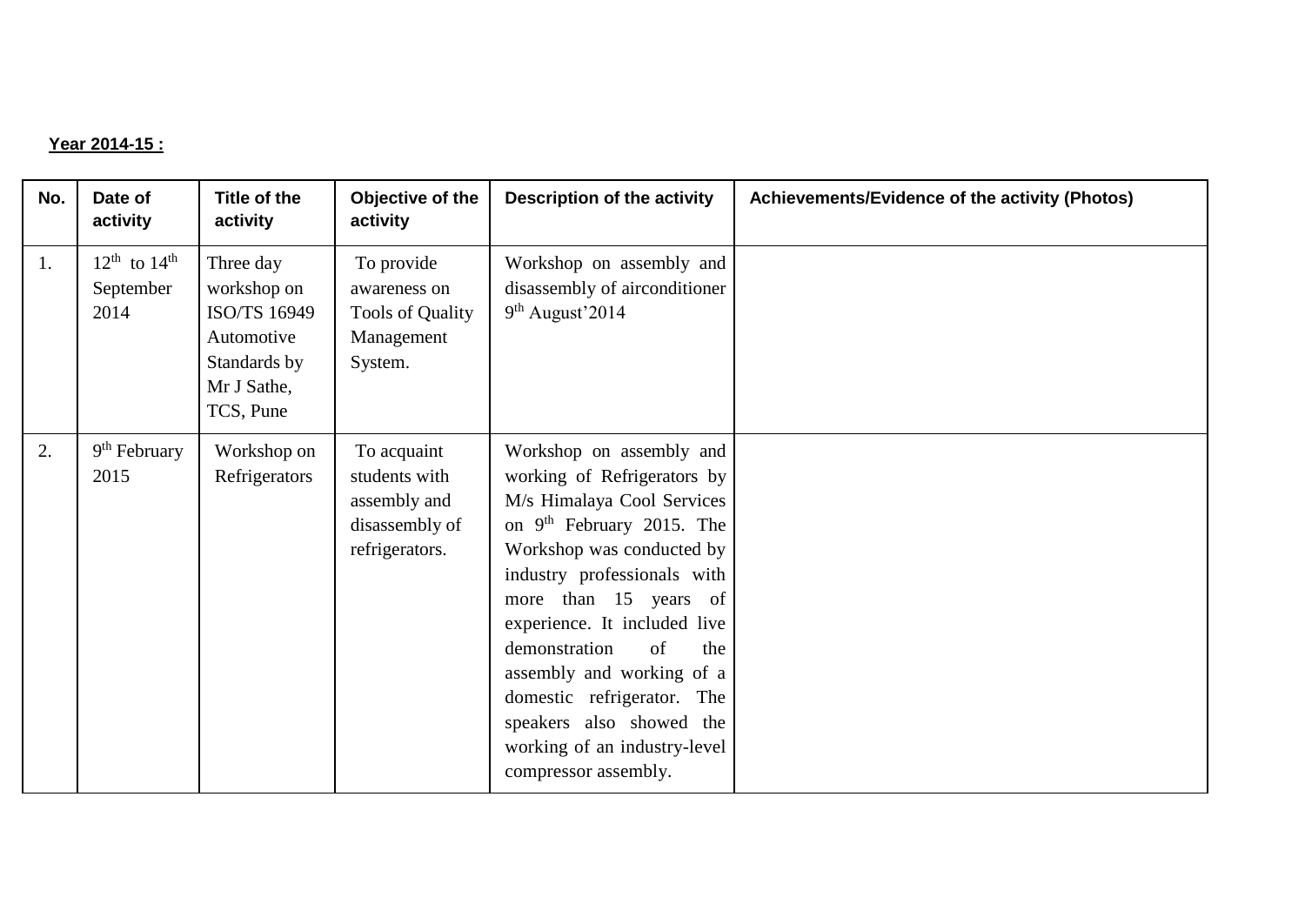| 3.               | $11^{\text{th}}$<br>February<br>2015 | Guest lecture<br>on Solar<br>energy.                           | To provide<br>knowledge on<br>renewable<br>energy sources.                                       | An Invited talk on "Solar<br>energy" by Ankit Barasia,<br>Director-Solar Inertia was<br>conducted on $11th$ February<br>2015.           |  |
|------------------|--------------------------------------|----------------------------------------------------------------|--------------------------------------------------------------------------------------------------|-----------------------------------------------------------------------------------------------------------------------------------------|--|
| $\overline{4}$ . | 13 <sup>th</sup> March<br>2015       | Guest lecture<br>on Piping<br>Technology                       | To provide<br>knowledge<br>piping design<br>and applications.                                    | A Guest lecture was held on<br>"Piping"<br>by M/s Suvidya<br>Technology,<br>Institute<br>of<br>Santacruz on 13 <sup>th</sup> March 2015 |  |
| 5.               | 28th August<br>2014                  | <b>Industrial Visit</b><br>to M/s Prijay<br>Heat<br>Exchangers | To expose our<br>students into<br>operations in a<br>heat exchanger<br>manufacturing<br>company. | Visit to Prijay Heat<br>Exchangers dated 28th<br>August 2014 by experienced<br>proffesionals from<br>Himalayan Cool Services            |  |